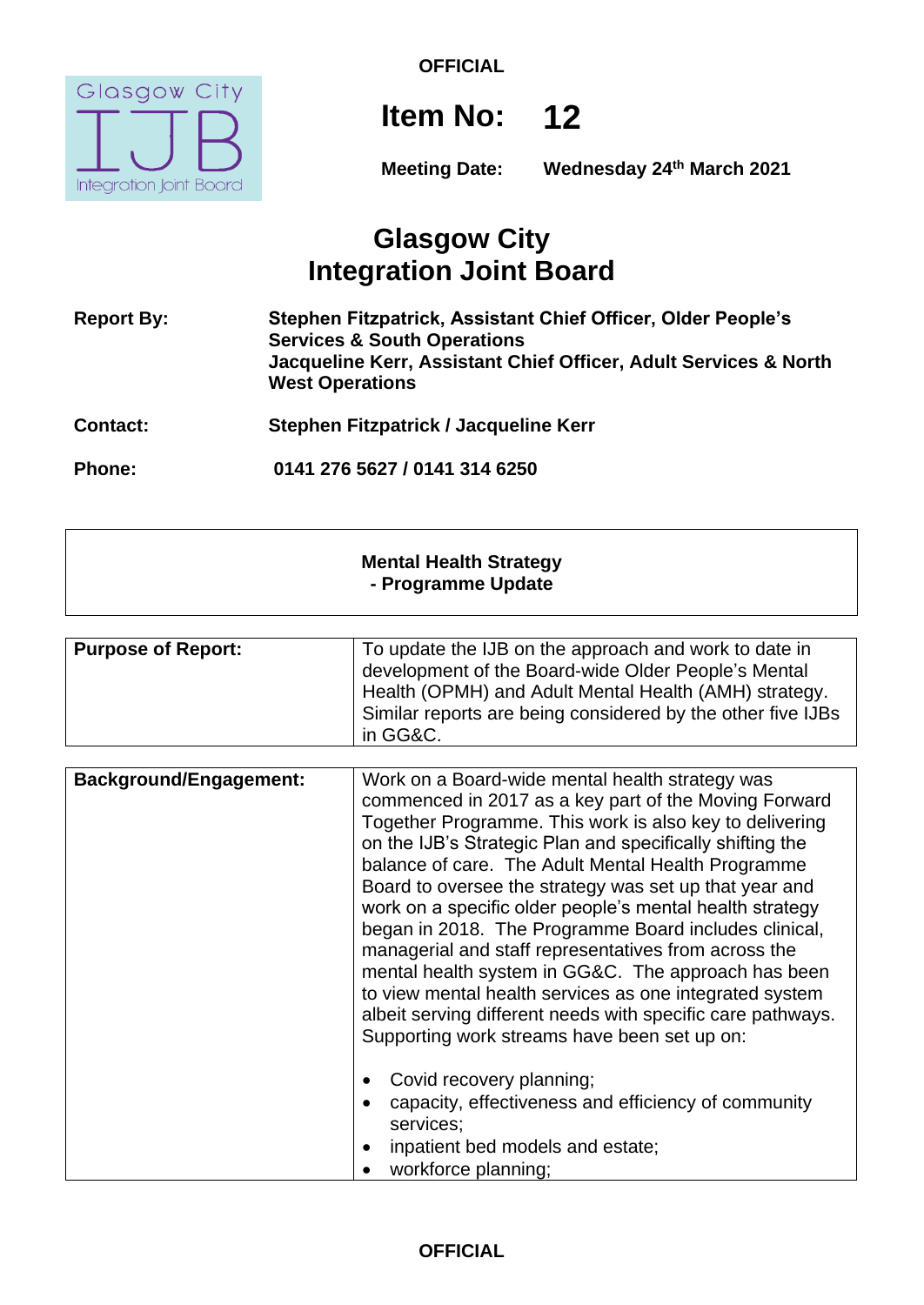|   | <b>OFFICIAL</b>                                                                                                                                                                                                                                                                                                                                                                                                        |
|---|------------------------------------------------------------------------------------------------------------------------------------------------------------------------------------------------------------------------------------------------------------------------------------------------------------------------------------------------------------------------------------------------------------------------|
|   | unscheduled care;<br>$\bullet$<br>overall financial framework; and,<br>$\bullet$<br>engagement & involvement.<br>$\bullet$                                                                                                                                                                                                                                                                                             |
|   | In recent months a specific focus has been reviewing and<br>re-freshing the draft strategy in the light of our response to<br>the pandemic. A key assumption in our recovery planning<br>is that demand for mental health services and support will<br>increase post the pandemic, the scale of which is difficult<br>to quantify at this juncture.<br>It is planned to conclude this work later this year in time for |
|   | a period of service user and stakeholder engagement<br>details of which will be reported to IJB.                                                                                                                                                                                                                                                                                                                       |
|   |                                                                                                                                                                                                                                                                                                                                                                                                                        |
| . |                                                                                                                                                                                                                                                                                                                                                                                                                        |

| <b>Recommendations:</b> | The Integration Joint Board is asked to:                                                                                                                                                                  |  |  |  |
|-------------------------|-----------------------------------------------------------------------------------------------------------------------------------------------------------------------------------------------------------|--|--|--|
|                         | note the financial framework at appendices 1 & 2 and;<br>a)<br>approve the approach to development of the Older<br>b)<br>People and Adults Mental Health Strategy as described<br>throughout this report. |  |  |  |

#### **Relevance to Integration Joint Board Strategic Plan:**

The Mental Health Strategy is both relevant to all of the IJB's key priorities expressed in the Strategic Plan.

# **Implications for Health and Social Care Partnership:**

| <b>Reference to National Health &amp;</b><br><b>Wellbeing Outcome:</b> | The strategy is relevant to all nine National Health and<br><b>Wellbeing Outcomes.</b>                       |  |  |  |
|------------------------------------------------------------------------|--------------------------------------------------------------------------------------------------------------|--|--|--|
| <b>Personnel:</b>                                                      |                                                                                                              |  |  |  |
|                                                                        | A workforce plan is in preparation as part of the<br>strategy in partnership with staff side representatives |  |  |  |
|                                                                        |                                                                                                              |  |  |  |
| Carers:                                                                | Support to carers will be considered as part of the<br>strategy                                              |  |  |  |
|                                                                        |                                                                                                              |  |  |  |
| <b>Provider Organisations:</b>                                         | None at this stage                                                                                           |  |  |  |
|                                                                        |                                                                                                              |  |  |  |

| Equalities: | An EQIA will be completed as part of the strategy |
|-------------|---------------------------------------------------|
|             |                                                   |

| <b>Fairer Scotland Compliance:</b> | <b>None</b>                                                                                                                                                                                                                                                                        |
|------------------------------------|------------------------------------------------------------------------------------------------------------------------------------------------------------------------------------------------------------------------------------------------------------------------------------|
|                                    |                                                                                                                                                                                                                                                                                    |
| <b>Financial:</b>                  | A financial framework is currently being developed to<br>support the implementation of the overall Adult and<br>Older People Mental Health Strategy. This will be<br>developed within the financial envelope which currently<br>exists within these budgets which is £150.318m for |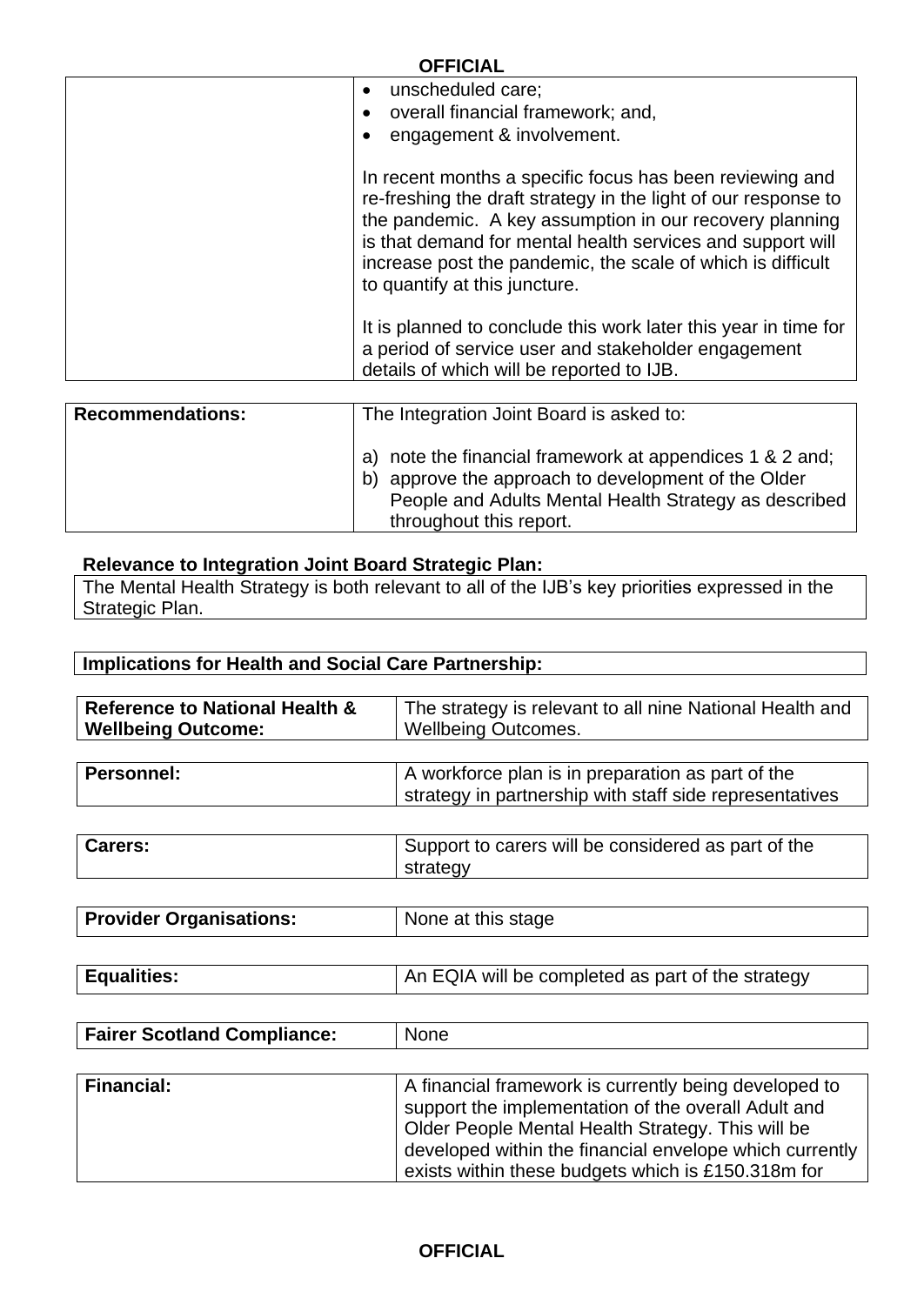| Legal:                               | None                                               |
|--------------------------------------|----------------------------------------------------|
|                                      |                                                    |
| <b>Economic Impact:</b>              | None                                               |
|                                      |                                                    |
| <b>Sustainability:</b>               | None                                               |
|                                      |                                                    |
| <b>Sustainable Procurement and</b>   | None                                               |
| <b>Article 19:</b>                   |                                                    |
|                                      |                                                    |
| <b>Risk Implications:</b>            | A risk assessment will be completed as part of the |
|                                      | strategy                                           |
|                                      |                                                    |
| <b>Implications for Glasgow City</b> | None at this stage                                 |
| <b>Council:</b>                      |                                                    |
|                                      |                                                    |
| <b>Implications for NHS Greater</b>  | None at this stage                                 |
| <b>Glasgow &amp; Clyde:</b>          |                                                    |

| Direction Required to Council, Health Board or Both     |             |  |
|---------------------------------------------------------|-------------|--|
| Direction to:                                           |             |  |
| 1. No Direction Required                                | $\boxtimes$ |  |
| 2. Glasgow City Council                                 |             |  |
| 3. NHS Greater Glasgow & Clyde                          |             |  |
| 4. Glasgow City Council and NHS Greater Glasgow & Clyde |             |  |

#### **1. Purpose**

1.1 To update the IJB on the approach and work to date in development of the Board-wide Mental Health strategy. Similar reports are being considered by the other five IJBs in GG&C.

#### **2. Background**

2.1 Work on a Board-wide mental health strategy was commenced in 2017 as a key part of the Moving Forward Together Programme. This work is also key to delivering on the IJB's Strategic Plan and specifically shifting the balance of care. The Adult Mental Health Programme Board to oversee the strategy was set up that year and work on a specific older people's mental health strategy began in 2018. The Programme Board includes clinical, managerial and staff representatives from across the mental health system in GG&C. The approach has been to view mental health services as one integrated system albeit serving different needs with specific care pathways. Supporting work streams have been set up on: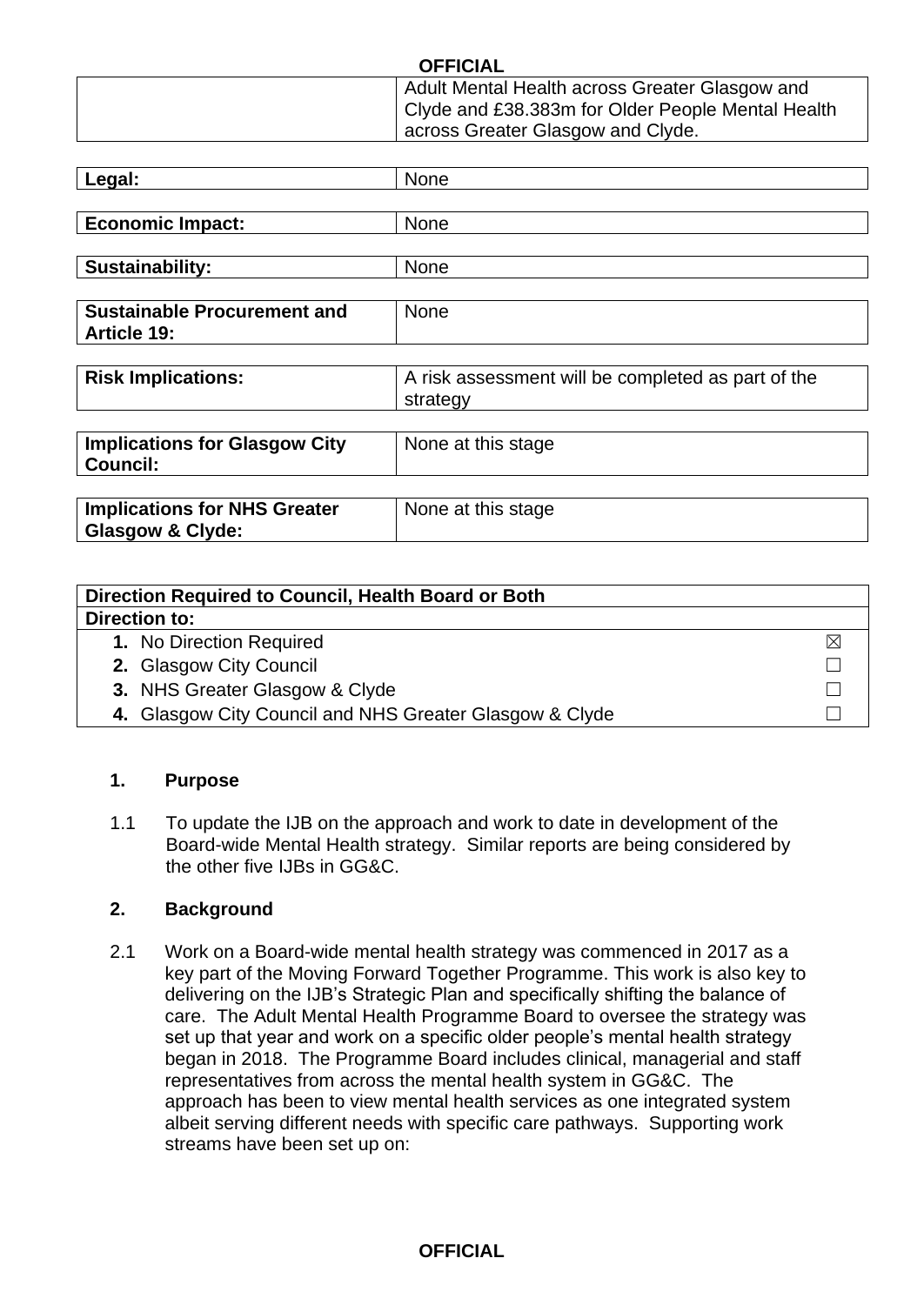- Covid recovery planning;
- capacity, effectiveness and efficiency of community services;
- inpatient bed models and estate;
- workforce planning;
- unscheduled care:
- overall financial framework; and,
- engagement & involvement.
- 2.2 In recent months a specific focus has been reviewing and refreshing the draft strategy in the light of our response to the pandemic. A key assumption in our recovery planning is that demand for mental health services and support will increase post the pandemic, the scale of which is difficult to quantify at this juncture.
- 2.3 It is planned to conclude this work later this year in time for a period of service user and stakeholder engagement, details of which will be reported to the IJB.

#### **3. OPMH Update**

- 3.1 The focus of the OPMH strategy has been to design a system of care that is patient-centered, with professional and organisational arrangements working in support, with a presumption that a shift in the existing balance of care is possible. Specifically the strategy group has focused on:
	- develop the community social care and health infrastructure required to meet future needs and changes in inpatient care including a coordinated system of unscheduled care;
	- review the inpatient bed model for NHSGG&C, including commissioned beds and residential care models;
	- design an efficient and sustainable overall OPMH system of care underpinned by an agreed financial framework; and,
	- develop an HSCP older people mental health performance and accountability framework.
- 3.2 Progress on the two key strands of the strategy community services and the inpatient bed model and the key issues to emerge are summarised below.
- 3.3 The emerging thinking on the community model is that:
	- we take a staged approach in line with but in advance of changes in inpatient services (bridging resources might be required);
	- needs as a consequence of future demographic changes in the over 65 population should be met through the development of community services rather than more inpatient beds;
	- we should build on learning from the impact of the Covid 19 pandemic taking into account the changed environment within which services now operate; and,
	- include commissioning intentions for third and independent sector support including housing.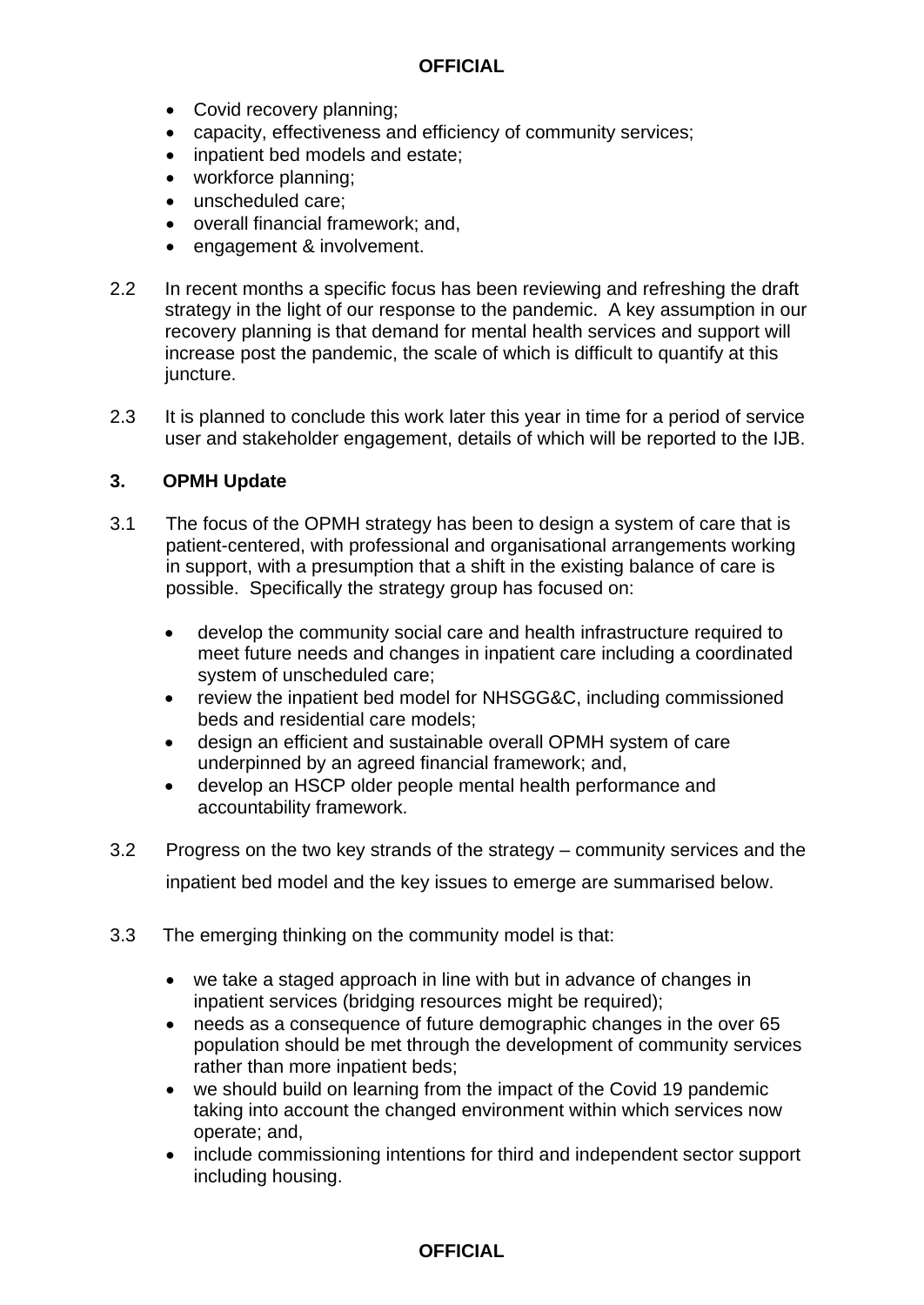- 3.4 The specific areas of focus for development of community services include:
	- early intervention & prevention and health education messages, particularly highlighting healthy lifestyles with prevention or delay of onset of dementia;
	- implement the efficient and effective teams model so that community teams have capacity to focus on patients with more complex needs; and,
	- as a first step, prioritise community based "crisis" or "intensive support services''. It has been highlighted that there is a gap in crises response services for older adults, both for those in the community and in care homes.
- 3.5 In respect of dementia it is proposed that HSCPs build on the pathfinder approach to care co-ordination in Inverclyde and develop similar care coordination pathways for people with dementia, as an integral part of the community model for OPMH.
- 3.6 A detailed analysis has been undertaken of bed occupancy rates, bed usage, data on so-called "boarders" both external and internal to GG&C, the results of last year's day of care audit, and local and UK benchmarking data. The day of care audit show that:
	- of acute admission beds 13% were occupied by patients who did not meet the day of care audit criteria; and,
	- in Hospital Based Complex Care beds it was 11%.

The conclusion from this work was that compared to other healthcare systems, within GG&C it is possible to reduce bed numbers over time without destabilising the care system, and that there is considerable scope for a more efficient use of existing bed capacity.

- 3.7 The future bed model for both acute admissions and HBCC beds is currently being worked through to take account of:
	- the optimum split between organic and functional beds;
	- with adult mental health, the estate impact, potential capital requirements and workforce implications;
	- develop a timeline for any changes so that implementation is a 'stepped process' and is managed in a way that has patient safety and quality at its core; and,
	- clarify whether the needs of neighbouring Health Board's should be factored into our future bed model, and if so the numbers involved and financial arrangements (this also applies to adult mental health inpatient services).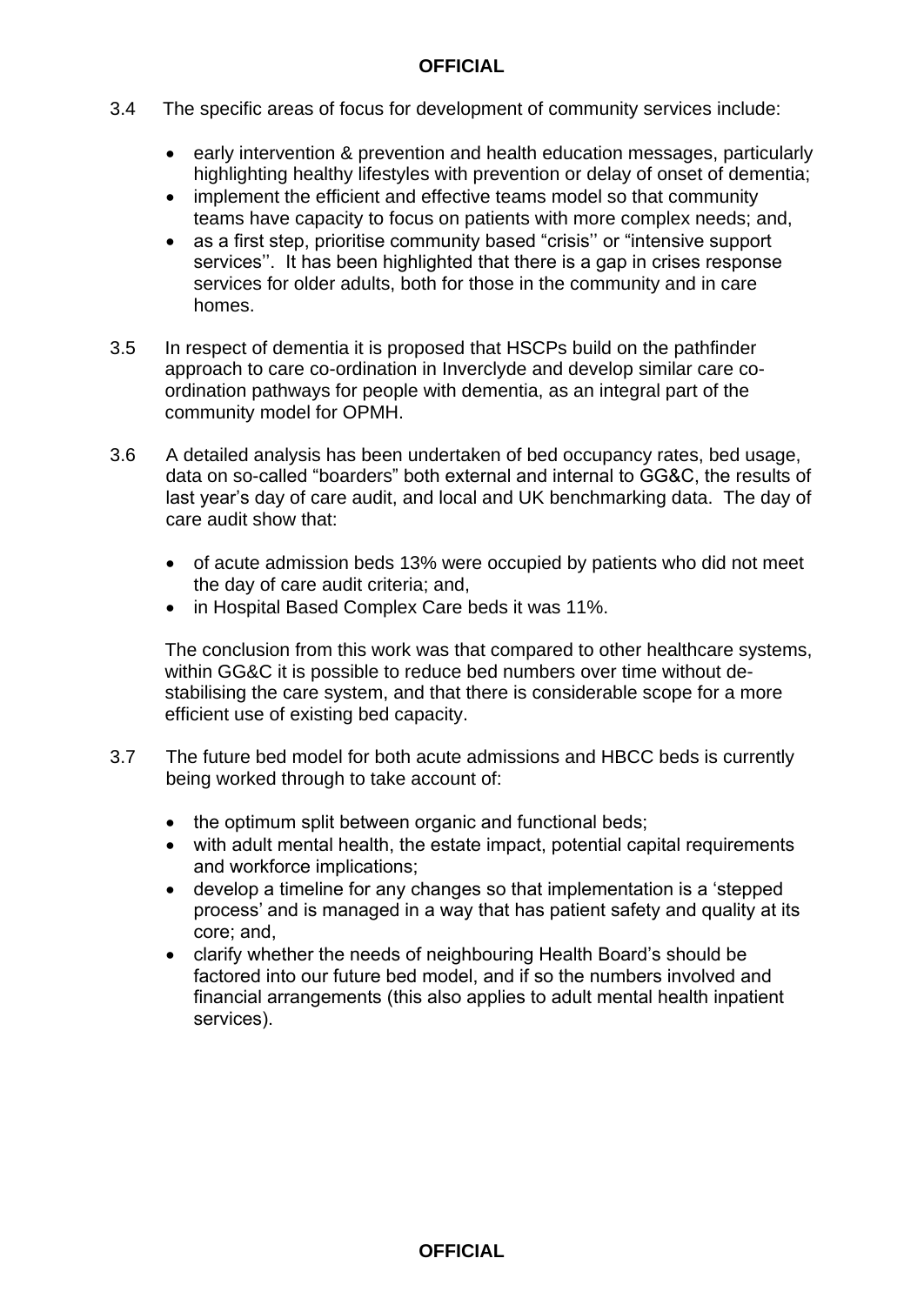#### **4. Adult Mental Health Strategy Update**

- 4.1 The focus of the adult mental health strategy has been on:
	- prevention, early intervention and health improvement including up-scaling mental health training, support community planning partners to address child poverty, and work with multiple partners to build awareness of and promote mental wellbeing including a focus on higher risk groups;
	- implementation of the physical healthcare and mental health policy including improved assessment and referral pathways, and staff training/development;
	- recovery-oriented and trauma aware services and co-production approaches to promoting recovery;
	- primary care ensuring mental health contribution to primary care improvement plans, including work to support those with long term conditions;
	- community & specialist teams with a focus on maximising efficiency and effectiveness of CMHTs in order to manage increases in demand, including exploiting the opportunities of integration with social care services;
	- in unscheduled care development of a single adult mental health Liaison/Out of Hours service across NHSGGC, including crisis resolution and home treatment / OOH to provide a consistent model of treatment across the Board area as an alternative to hospital admission; and,
	- inpatient bed model combining a reduction in adult mental health inpatient bed capacity in line with benchmarking analysis and proposed reinvestments in community services. This includes pathway development, a proactive approach to discharge planning with closer integration with community and social care services for smoother patient flow across inpatient and community settings.
- 4.2 In respect of patient flow it was recognised that increased patient flow was required to better match capacity to demand, and that some wards included unplanned mixes of people with a range of different needs. Work is needed on the development of care pathways across all adult acute inpatient sites, and the application of more clearly defined standards with a greater focus on addressing delays in discharge and closer integration with community and social care.
- 4.3 Closely linked to the work on inpatient flow is the future bed model including proposals for intensive and high dependency rehabilitation and HBCC recognising the increased pressure on inpatient services from the pandemic. This work is currently underway.
- 4.4 There are also a range of health and safety design issues that have been identified and which are part of a longer term process of assessment of mental health inpatient accommodation. This includes safety risk assessments and minor capital works that will require temporary closure and remediation work. The short-term identified work will impact on mental health wards on the Dykebar, Leverndale and Stobhill Hospital sites. It is anticipated that further remedial work will be identified in the short-medium term on the majority of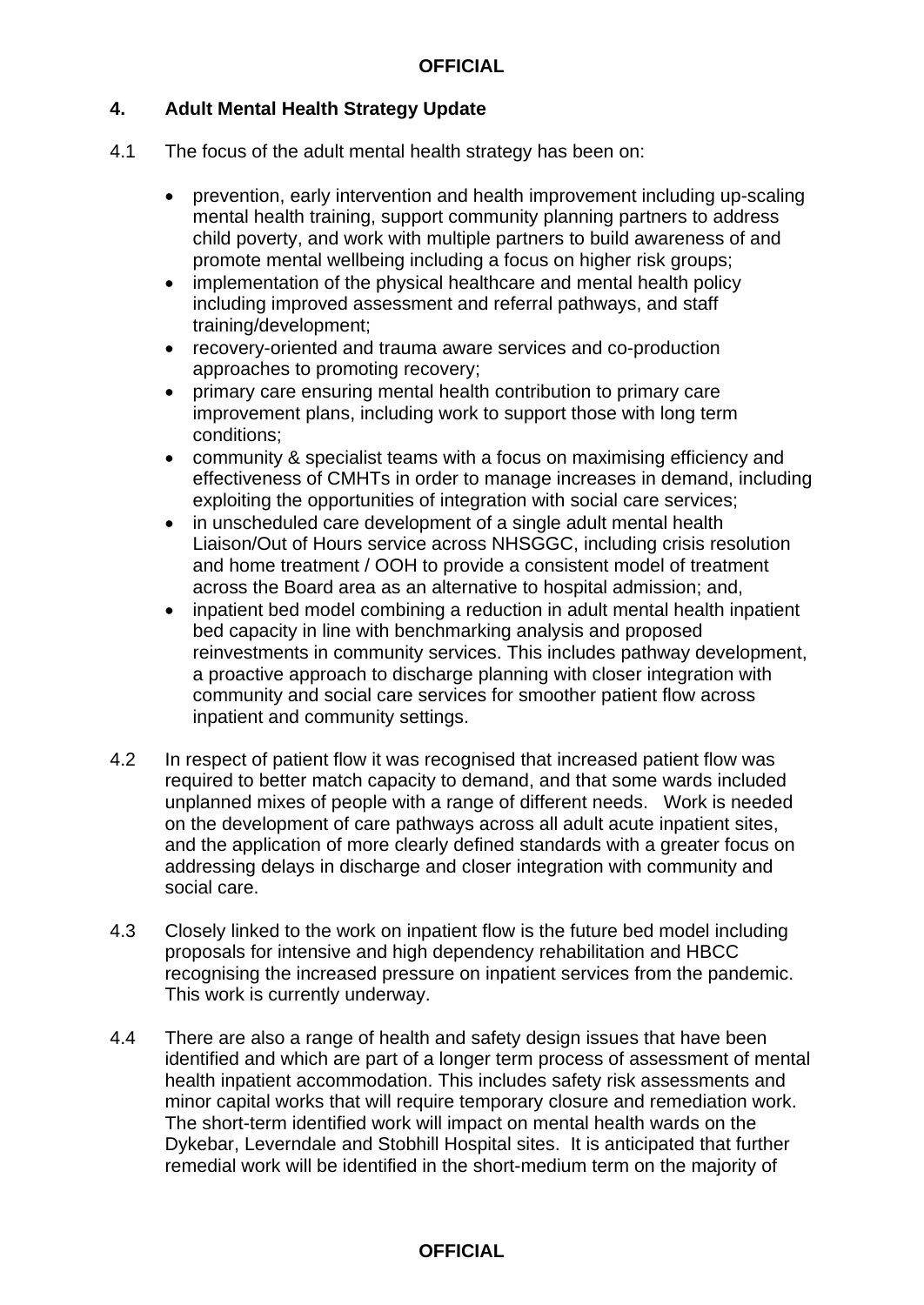mental health in-patient sites for which minor and capital works costs will be identified. Any medium term changes in mental health specialty use of accommodation may also require additional financial investment.

4.5 Specific developments are also planned in respect of forensic mental health service at Stobhill managed jointly between Adult Mental Health and the Forensic Directorate.

## **5. Next Steps**

- 5.1 This report updates the IJB on the work to date and approach to development of both the OPMH and Adult mental health strategies. Similar reports are being considered by the other five IJBs in GG&C. The next steps include:
	- further work on both the community and inpatient service models, including the commissioning implications for third and independent sector support including housing;
	- building on learning from our response to the pandemic;
	- developing a sustainable workforce plan that reflects the shifting balance of care and practical constraints around consultant recruitment and other recruitment challenges;
	- progressing with Scottish Health Council and GG&C community and wider stakeholder involvement and engagement on the strategy;
	- developing an overall financial framework to support delivery of the strategies, and a performance management framework. This will be done within the existing budgets of £150.318m and £38.383m which exist for both Adults and Older People. Details are attached in Appendix One and Two;
	- development of proposals for the future delivery of inpatient services; and,
	- progressing forensic low secure bed developments with the Forensic Directorate and low secure adult rehabilitation at Stobhill Hospital.

## **6. Recommendations**

- 6.1 The Integration Joint Board is asked to:
	- a) note the financial framework at appendices 1 & 2 and;
	- b) approve the approach to development of the Older People and Adults Mental Health Strategy as described throughout this report.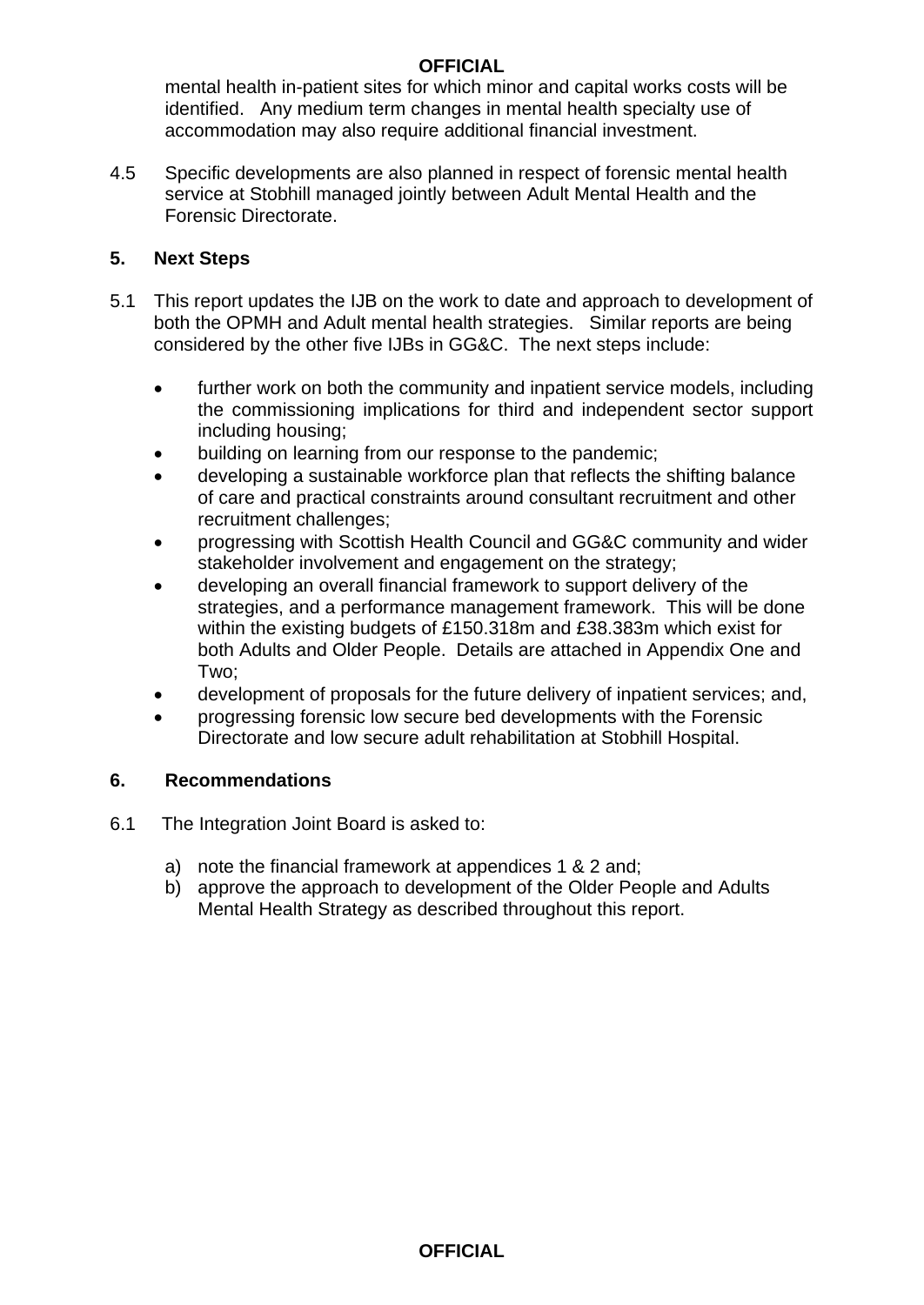| <b>Appendix One</b> | <b>Financial Framework for Adult Mental Health</b> |
|---------------------|----------------------------------------------------|
|---------------------|----------------------------------------------------|

|                                                             | <b>Site</b>                                        | No of<br><b>beds</b> | <b>Gross Exp</b><br><b>Budget</b><br>2021 £000's | <b>Income</b><br>budget<br>2021<br>£000's | <b>Net Exp</b><br><b>Budget</b><br>2021<br>£000's |
|-------------------------------------------------------------|----------------------------------------------------|----------------------|--------------------------------------------------|-------------------------------------------|---------------------------------------------------|
| Men Health - Adult Inpatient                                |                                                    |                      |                                                  |                                           |                                                   |
| beds:                                                       | Leverndale                                         | 164                  | 11,665                                           | $-2,919$                                  | 8,745                                             |
|                                                             | Gartnavel Royal                                    | 122                  | 9,129                                            | $-769$                                    | 8,359                                             |
|                                                             | <b>Stobhill</b>                                    | 112                  | 8,823                                            | $-398$                                    | 8,425                                             |
|                                                             | <b>Inverclyde Royal Hospital</b>                   | 40                   | 3,819                                            | $-178$                                    | 3,641                                             |
|                                                             | Dykebar                                            | 35                   | 3,006                                            | -3                                        | 3,004                                             |
| Supporting services:                                        | Adult Mh Management & Admin                        |                      | 5,534                                            | $-176$                                    | 5,358                                             |
|                                                             | <b>Adult Mh Ahps</b>                               |                      | 3,265                                            | -2                                        | 3,263                                             |
|                                                             | <b>Adult Mh Medical</b>                            |                      | 4,654                                            | $-421$                                    | 4,233                                             |
|                                                             | <b>Adult Mh Accommodation</b>                      |                      | 1,651                                            | $-340$                                    | 1,311                                             |
| Men Health - Adult Inpatient Total                          |                                                    | 473                  | 51,545                                           | $-5,206$                                  | 46,340                                            |
| Men Health - Adult                                          |                                                    |                      |                                                  |                                           |                                                   |
| Community                                                   | <b>Adult Mh Psychology</b>                         |                      | 4,308                                            | $-124$                                    | 4,184                                             |
|                                                             | Crisis                                             |                      | 4,917                                            | $-392$                                    | 4,525                                             |
|                                                             | Community Mh Teams incl CRT                        |                      | 19,543                                           | $-710$                                    | 18,833                                            |
|                                                             | <b>Primary Care Mh</b>                             |                      | 5,150                                            | $-208$                                    | 4,943                                             |
|                                                             | <b>Other Community Services</b><br>Comm MH Medical |                      | 1,688                                            | $-253$                                    | 1,434                                             |
|                                                             | Management                                         |                      | 7,463<br>1,957                                   |                                           | 7,463<br>1,957                                    |
| Men Health - Adult Community Total                          |                                                    |                      | 45,026                                           | $-1,687$                                  | 43,339                                            |
| Men Health - Specialist                                     |                                                    |                      |                                                  |                                           |                                                   |
| Service                                                     | Mh Community Specialist Serv                       |                      | 10,854                                           | $-1,081$                                  | 9,773                                             |
|                                                             | Mh Inpatient Specialist Serv                       |                      | 4,342                                            | $-743$                                    | 3,599                                             |
| Men Health - Specialist Servic Total                        |                                                    |                      | 15,196                                           | $-1,824$                                  | 13,371                                            |
| Men Health - Central                                        | <b>Advocacy Services</b>                           |                      | 1,169                                            |                                           | 1,169                                             |
|                                                             | <b>Mh Clinical Psychology</b>                      |                      | 2,645                                            | $-2,497$                                  | 147                                               |
|                                                             | <b>Mh Management Services</b>                      |                      | 416                                              | $-142$                                    | 275                                               |
|                                                             | <b>Mh Central Nursing</b>                          |                      | 2,203                                            | $-461$                                    | 1,741                                             |
|                                                             | <b>Mh Medical Central Services</b>                 |                      | 1,117                                            |                                           | 1,117                                             |
|                                                             | <b>Primary Care Junior Doctors</b>                 |                      | 8,572                                            | $-6,672$                                  | 1,900                                             |
| Men Health - Central Total                                  |                                                    |                      | 16,123                                           | $-9,772$                                  | 6,351                                             |
|                                                             |                                                    |                      |                                                  |                                           |                                                   |
| Other indicative funding:                                   | <b>Action 15 allocations</b>                       |                      | 7,144                                            |                                           | 7,144                                             |
| <b>Total Health Budget</b>                                  |                                                    |                      | 135,034                                          | $-18,489$                                 | 116,545                                           |
|                                                             |                                                    |                      |                                                  |                                           |                                                   |
| <b>Social Work</b>                                          | <b>Expenditure</b>                                 |                      |                                                  |                                           |                                                   |
|                                                             |                                                    |                      |                                                  |                                           |                                                   |
| Men Health - Adult                                          | Social Care Purchased Services                     |                      |                                                  |                                           |                                                   |
| <b>Residential &amp; Community</b>                          | <b>Payments to Other Bodies</b>                    |                      | 4,836<br>158                                     | 0                                         | 4,836<br>158                                      |
|                                                             | <b>Purchased/Commisioned Services</b>              |                      | 25,522                                           | $-121$                                    | 25,401                                            |
|                                                             | <b>Health Board Resource Transfer</b>              |                      |                                                  | $-2,973$                                  | $-2,973$                                          |
|                                                             | <b>SW Direct Care</b>                              |                      | 440                                              | $-72$                                     | 368                                               |
|                                                             | <b>SW Operational</b>                              |                      | 6,302                                            | $-50$                                     | 6,252                                             |
|                                                             | Any other SW Funded Services which                 |                      |                                                  |                                           |                                                   |
|                                                             | may incorporate an element of MH                   |                      |                                                  | $-269$                                    | $-269$                                            |
| Men Health - Adult Residential & Community Total            |                                                    |                      | 37,258                                           | $-3,484$                                  | 33,774                                            |
|                                                             |                                                    |                      |                                                  |                                           |                                                   |
| <b>Total Social Work Budget</b>                             |                                                    |                      | 37,258                                           | $-3,484$                                  | 33,774                                            |
|                                                             |                                                    |                      |                                                  |                                           |                                                   |
| <b>Grand Total Health</b><br><b>Grand Total Social Work</b> |                                                    |                      | 135,034<br>37,258                                | $-18,489$<br>$-3,484$                     | 116,545<br>33,774                                 |
| Adult MH Strategy in-scope budget £000's                    |                                                    |                      | 172,292                                          | $-21,974$                                 | 150,318                                           |